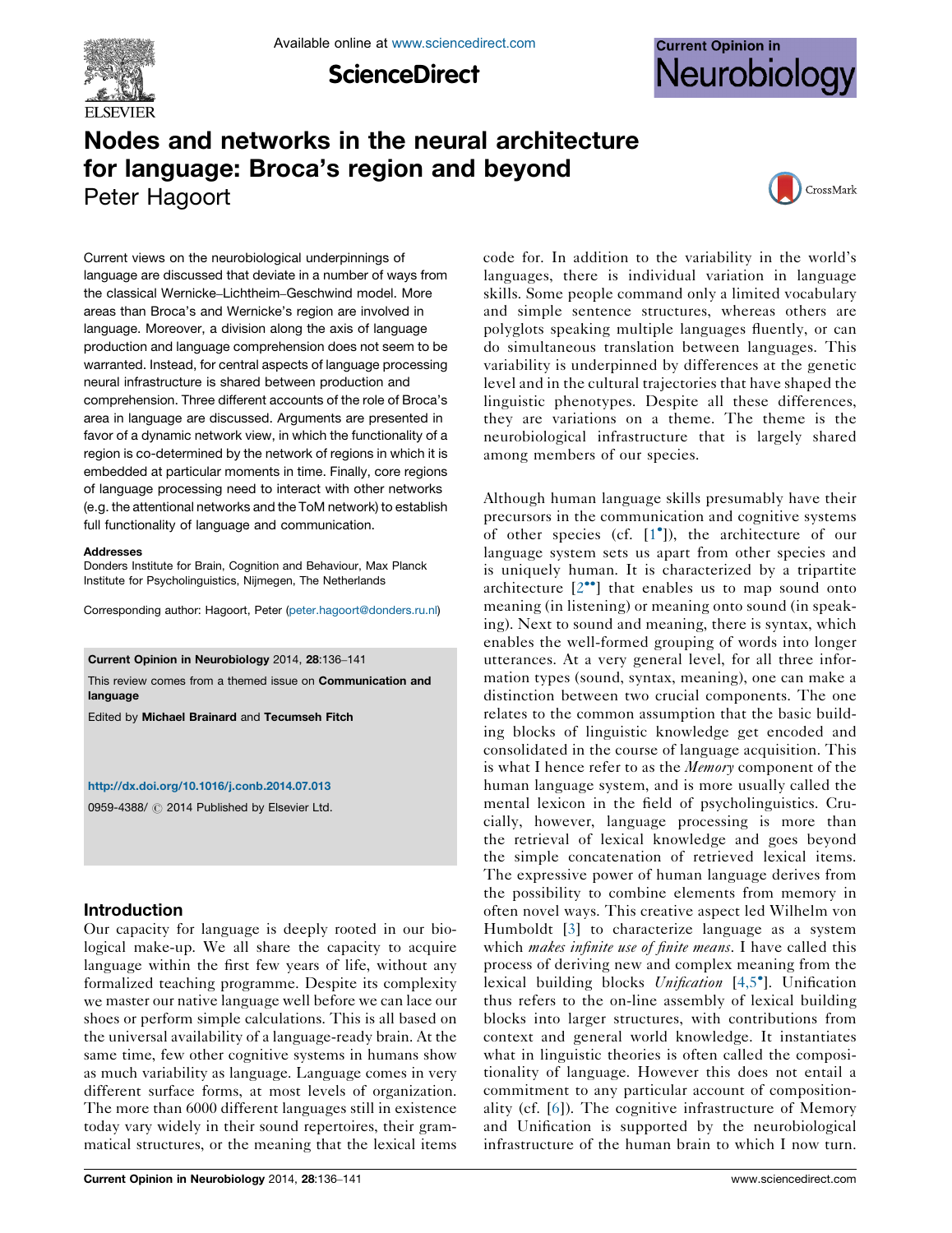### The neurobiology of language

For more than a century the neurobiological model that has dominated the field was the Wernicke–Lichtheim– Geschwind (WLG) model (see Figure 1;  $[7^{\bullet\bullet}]$  $[7^{\bullet\bullet}]$  $[7^{\bullet\bullet}]$ ). In this model, the human language faculty was situated in the left perisylvian cortex, with a strict division of labor between the frontal and temporal regions. Wernicke's area in left temporal cortex was assumed to subserve the comprehension of speech, whereas Broca's area in left inferior frontal cortex was claimed to subserve language production. The arcuate fasciculus connected these two areas.

Despite its impact until this very day (e.g. [[8\]](#page-4-0)), the classical model is not a fully adequate account of the neurobiology of language. Although Broca's area, Wernicke's area and adjacent cortex are core nodes in the language network, the distribution of labor between these regions is different than was claimed in the WLG model. Lesions in Broca's region are known to impair not only language production but also language comprehension [\[9](#page-4-0)], whereas lesions in Wernicke's region also affect language production. More recently, functional neuroimaging studies provided further evidence that the classical view on the role of these regions is no longer tenable. For example, central aspects of language production and comprehension are subserved by shared neural circuitry [\[10,11](#page-4-0)<sup>°</sup>]. Moreover, the classical model focused on single word processing, whereas a neurobiological account of





The classical Wernicke–Lichtheim–Geschwind model of the neurobiology of language. In this model Broca's area is crucial for language production, Wernicke's area subserves language comprehension, and the necessary information exchange between these areas (such as in reading aloud) is done via the arcuate fasciculus, a major fiber bundle connecting the language areas in temporal cortex (Wernicke's area) and frontal cortex (Broca's area). The language areas are bordering one of the major fissures in the brain, the so-called Sylvian fissure. Collectively, this part of the brain is referred to as perisylvian cortex.

language processing in its full glory should also take into account what goes on beyond production and comprehension of single words. As a consequence of the mounting evidence against the classical WLG model, in recent years alternative neurobiological models for language have been proposed (e.g.  $[4,5^{\bullet},12,13^{\bullet},14-16]$  $[4,5^{\bullet},12,13^{\bullet},14-16]$  $[4,5^{\bullet},12,13^{\bullet},14-16]$  $[4,5^{\bullet},12,13^{\bullet},14-16]$  $[4,5^{\bullet},12,13^{\bullet},14-16]$  $[4,5^{\bullet},12,13^{\bullet},14-16]$  $[4,5^{\bullet},12,13^{\bullet},14-16]$ ).

One very general alternative is the Memory, Unification, and Control (MUC) model  $[4,5^{\circ}]$  $[4,5^{\circ}]$ , in which the distribution of labor between Broca's area, Wernicke's area and adjacent cortical regions is as follows: regions in the temporal cortex and in the inferior parietal cortex (angular gyrus, supramarginal gyrus) subserve the knowledge representations that have been laid down in memory during acquisition. These regions store information including phonological word forms, morphological information, and the syntactic templates associated with noun, verbs, adjectives (for details, see [[4,17,18\]](#page-4-0)). They also include semantic convergence zones, but on the whole conceptual knowledge is quite widely distributed [[19](#page-4-0)<sup>°</sup>]. Dependent on knowledge type, different parts of temporal and parietal cortex are involved. Frontal regions (Broca's area and adjacent cortex) are crucial for unification operations. These operations generate larger structures from the building blocks that are retrieved from memory. Within left inferior frontal cortex (Unification Space), a spatial activation gradient is observed. The distribution of the activations seems to depend on the type of information that gets unified. Semantic unification recruits Brodmann's Area (BA) 47 and BA 45; syntactic unification has its focus in BA 45 and BA 44  $[20^{\circ}]$  $[20^{\circ}]$  $[20^{\circ}]$ , while phonological processes recruit BA 44 and ventral parts of BA 6. In addition, executive control needs to be exerted, such that the correct target language is selected, turn taking in conversation is orchestrated, the correct register is selected, attention is paid to the most relevant information in the input, and so forth. Control regions involve dorsolateral prefrontal cortex, and midline structure including the anterior cingulate cortex (ACC) and the parts of parietal cortex that are involved in attention [[21\]](#page-4-0). In other models, the anterior temporal lobe (ATL) has been argued to be relevant for combinatorial operations[\[14,15\]](#page-4-0). One possibility is that this is limited to conceptual combinations for which the mapping of grammatical roles(e.g. subject, object) onto thematic roles (e.g. agent, patient) is not required [\[22](#page-4-0)]. In the latter case, the contribution of Broca's region is presumably highly relevant. Nevertheless, one has to realize that despite fairly general agreement on the organizational principles of the neural architecture for language, still much work needs to be done to establish the precise functional contributions of the nodes in this network.

The picture that I sketched is largely based on fMRI data on language processing that were acquired in the last two decades [\[23](#page-4-0)]. However, one limitation of fMRI and lesion based analyses is that it results in a much more static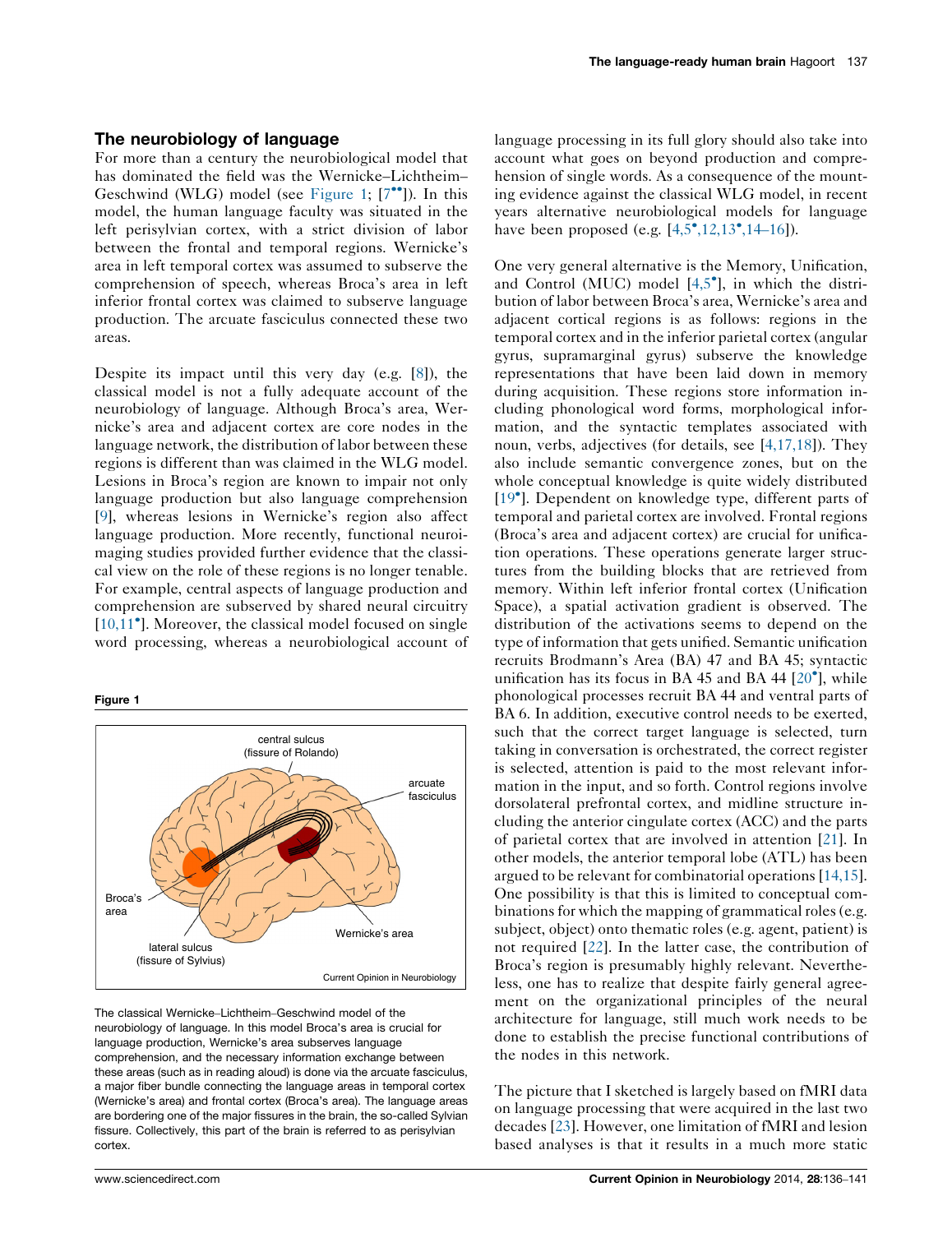picture than is warranted by the highly dynamic organization of neural events that unfold in the language network. Such a picture favors accounts in which brain areas have fixed contributions independent of time and context. However, this static view is incorrect. Language functions do not reside in single brain regions. Instead, language is subserved by dynamic networks of brain regions, including the ones just outlined. Ultimately the mapping of a given language function onto the neural architecture of the brain appears to be in terms of a network of brain regions instantiating that particular language function [[24](#page-4-0)°[,25](#page-4-0)-28]. Typically, each node in such a network will participate dynamically in other functional networks as well. This view does not deny that a specific region (e.g. part of Broca's area) has an identifiable role, but it is crucial to understand that the execution of this role depends on the interaction with other regions that are part of the relevant network [[29\]](#page-5-0). In short, ''the mapping between neurons and cognition relies less on what individual nodes can do and more on the topology of their connectivity.'' ([[27\]](#page-5-0); p. 184). Next to focusing on regions of interest (ROIs), one might want to analyze networks of interest (NOIs; [\[24](#page-4-0)<sup>°</sup>]). Hereafter I will discuss in more detail one region, well-known for its acclaimed role in language, and its connection with rest of the language network.

## Broca's area and adjacent cortex (Broca's region), and its connectivity

If there is one area that has classically been associated with the language faculty, it is Broca's area. Despite some disagreement in the literature [\[30\]](#page-5-0), most authors agree that Broca's area comprises Brodmann's Areas (BA) 44 and 45 of the left hemisphere [[31](#page-5-0)]. In the classical textbooks these areas coincide at the macroscopic level with the pars opercularis (BA 44) and the pars triangularis (BA 45) of the third frontal convolution. However, cytoarchitectonic analysis [\[32\]](#page-5-0) shows that areas 44 and 45 do not neatly coincide with the sulci that form their boundaries in macro-anatomical terms. In addition, areas 44 and 45 show a number of clear cytoarchitectonic differences, one of which is that 45 has a granular layer IV, whereas 44 is dysgranular. Recent more fine-grained analysis including not only cyto-architectonics but also receptor-architectonics suggests furthermore that BA 44 and 45 can be further subdivided into more than a dozen areas, if one takes the distribution of receptors of different neurotransmitters and modulators into consideration [[31,33\]](#page-5-0). In addition, the connectivity with other brain regions also varies across Broca's area [[34\]](#page-5-0). In other words, Broca's area is not a natural kind in neuroanatomical terms. Results from studies on the functional anatomy of language clearly show that adjacent areas such as BA 47 and the ventral part of BA 6 are also involved in language processing. Hence it is more appropriate to refer to this part of the left inferior frontal cortex as Broca's region.

#### Figure 2



The language network visualized with diffusion tractography. In color, the major anatomical pathways connecting language relevant regions. After [\[34\]](#page-5-0).

In the classical WLG model Broca's area is connected to Wernicke's area in temporal cortex. On the current view it is generally agreed that the connectivity profile between language-relevant regions in frontal, temporal and parietal cortex is much more extended. Figure 2 gives a schematic overview of the relevant fiber bundles that connect language-relevant brain regions based on diffusion tractography [[34\]](#page-5-0).

Another way to characterize connectivity is by means of resting state fMRI. Using this method, Xiang et al. [\[35\]](#page-5-0) found a clear topographical functional connectivity pattern in the left inferior frontal, inferior parietal, and temporal regions (see [Figure](#page-3-0) 3). In perisylvian cortex, patterns of functional connectivity obeyed the tripartite nature of language processing (phonology, syntax and semantics). These authors observed a topographical functional organization in the left perisylvian language network, in which areas are most strongly connected according to information type (i.e. phonological, syntactic, and semantic). Their results are consistent with the view that different parts of Broca's region are involved in, respectively, phonology, syntax, and semantics in connection with areas in inferior parietal and temporal cortex.

Not only the anatomical definition of Broca's region and its connectivity profile is more complex than classically assumed, also the functional role of Broca's region is still unresolved and hotly debated. In general terms, one can distinguish at least the following three accounts. One account attributes a very general role to prefrontal cortex including Broca's region. This domain-general role is that of selecting among competing sources of information, and cognitive control  $[21,36^{\circ},37]$  $[21,36^{\circ},37]$  $[21,36^{\circ},37]$  $[21,36^{\circ},37]$ . According to this view, the activation of Broca's region is determined by general processing demands but not by the type of information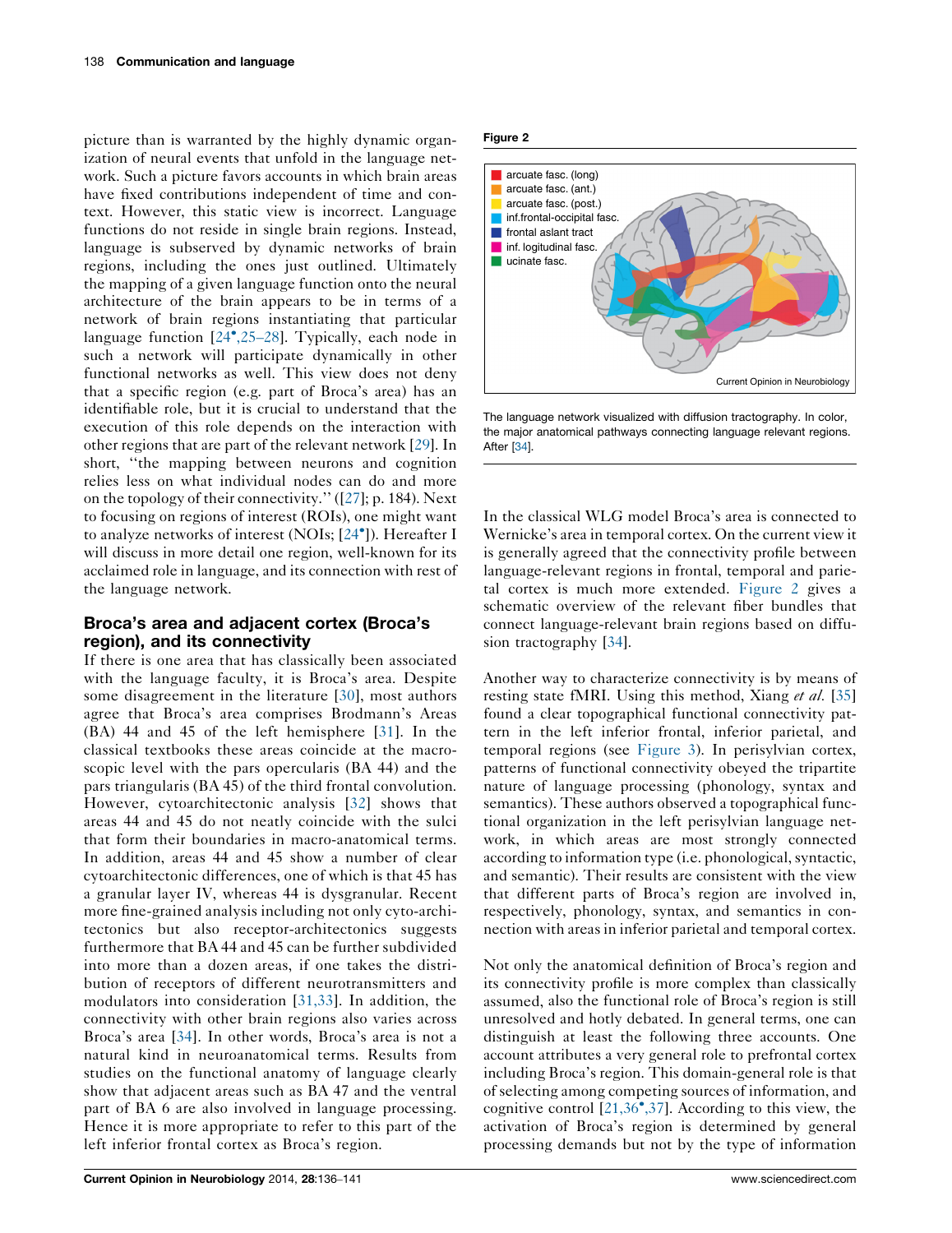<span id="page-3-0"></span>

A schematic drawing of the topographical connectivity pattern between frontal and temporal/parietal cortex in the perisylvian language network, as revealed by resting state fMRI (after [\[35\]](#page-5-0)). The strongest connections to the pars opercularis (oper.), part triangularis (tri.) and pars orbitalis (orbi.) of Broca's region are shown. SPL/IPL: superior parietal lobule/ inferior parietal lobule; AG: angular gyrus; pSTG: posterior superior temporal gyrus; sup. pMTG: superior posterior middle temporal gyrus; inf. pMTG: inferior posterior middle temporal gyrus; pITG: posterior inferior temporal gyrus.

that is being processed. This account is in strong contrast to the view that Broca's region has a special role in supporting the representations or the processing of complex syntactic structure [[38,39](#page-5-0)], and that the anatomical and functional features of Broca's region in humans deviate from homologue areas in other primates, subserving a uniquely human capacity for syntax [\[40](#page-5-0)]. In this case at least part of Broca's region is considered to be language-specific [[41\]](#page-5-0). A third position attributes both core language functions to part of Broca's region (though not necessarily specifically to syntax), as well a multiple demand system characteristics to other parts of Broca's region [\[42](#page-5-0)]. In the MUC framework [[5](#page-4-0)<sup>°</sup>] Broca's region is not language-specific, but realizes its language-relevant unification function in connection to language-relevant areas in temporal and inferior parietal cortex that support the storage of different types of linguistic knowledge [\[43](#page-5-0)<sup>\*</sup>]. Recently, a similar network view has been advo-cated by Fedorenko and Thompson-Schill [\[24](#page-4-0)°]. Overall, the currently dominating view is that the role of Broca's region and adjacent cortex should be characterized in more general terms than hierarchical or even sentencelevel processing. Certainly Broca's region as a whole is not an exclusive syntax area. To what extent a sub-parcellation of Broca's region [\[31,33\]](#page-5-0) might reveal some regions to be more specific for language processing than others [[42\]](#page-5-0) remains to be seen.

Importantly, Broca's region is also involved in unification operations at the word level, as in morphological (de)composition [44–[46\]](#page-5-0). Compositional and decompositional operations are spatio-temporally extended and

occur at multiple levels and at multiple time-slices in the language processing system. Any time lexical and other building blocks enter into the process of utterance interpretation or construction, and any time the linguistic input requires decomposition (presumably through analysis-by-synthesis) in order to contact the right lexical representations, Broca's region is recruited. The contentspecifics of the recruitment are determined by the specific regions and their connectivity profiles, at specific timeslices during processing. As is known for neurons in visual cortex [\[47](#page-5-0)], the real-time contribution of this region may well vary with time, as a consequence of the different dynamic cortical networks in which it is embedded at different points in time. This fits well with the finding that Broca's region as a whole is not language-specific, but also recruited in the service of other cognitive domains, such as music [[48\]](#page-5-0) and action [[49](#page-5-0)], and with the finding that its contribution crosses the boundaries of semantics, syntax, and phonology [\[46](#page-5-0)]. Ideally, and in order to make progress, we need to determine both the function and the real-time contribution of Broca's region at time-slice t in the context of network  $N(t)$ .

### Beyond the classical model

I have outlined the contours of a neurobiological model of language that deviates substantially from the classical WLG model, which was mainly based on lesion and single-word processing data. Three developments are worth highlighting: (i) the connectivity of the language cortex in left perisylvian regions is much more extended than proposed in the classical model and is not restricted to the arcuate fasciculus; (ii) the distribution of labor between the core regions in left perisylvian cortex is fundamentally different than proposed in the classical model. It assumes shared circuitry for core aspects of language production and comprehension, which both recruit temporal/parietal regions for retrieval of linguistic information that is laid down in memory during acquisition, and unification of building blocks into utterances or interpretations that are constructed on-line. Unification ''enables words to cooperate to form new meanings'' ([[50\]](#page-5-0); p.179). (iii) The operation of language in its full glory requires a much more extended network than what is specified in the classical model. The basic principle of brain organization for higher cognitive functions is that these are based on the interaction between a number of neuronal circuits and brain regions that support the different contributing functional components. These circuits are not necessarily specialized for language, but nevertheless need to be recruited for the sake of successful language processing. One example is the attention network that might be triggered into operation by specific linguistic devices to safeguard against missing out on the most relevant (new, focused) information in the language input. The other example is the ToM network that seems crucial for designing our utterances with knowledge of the listener in mind and, as a listener, to make the step from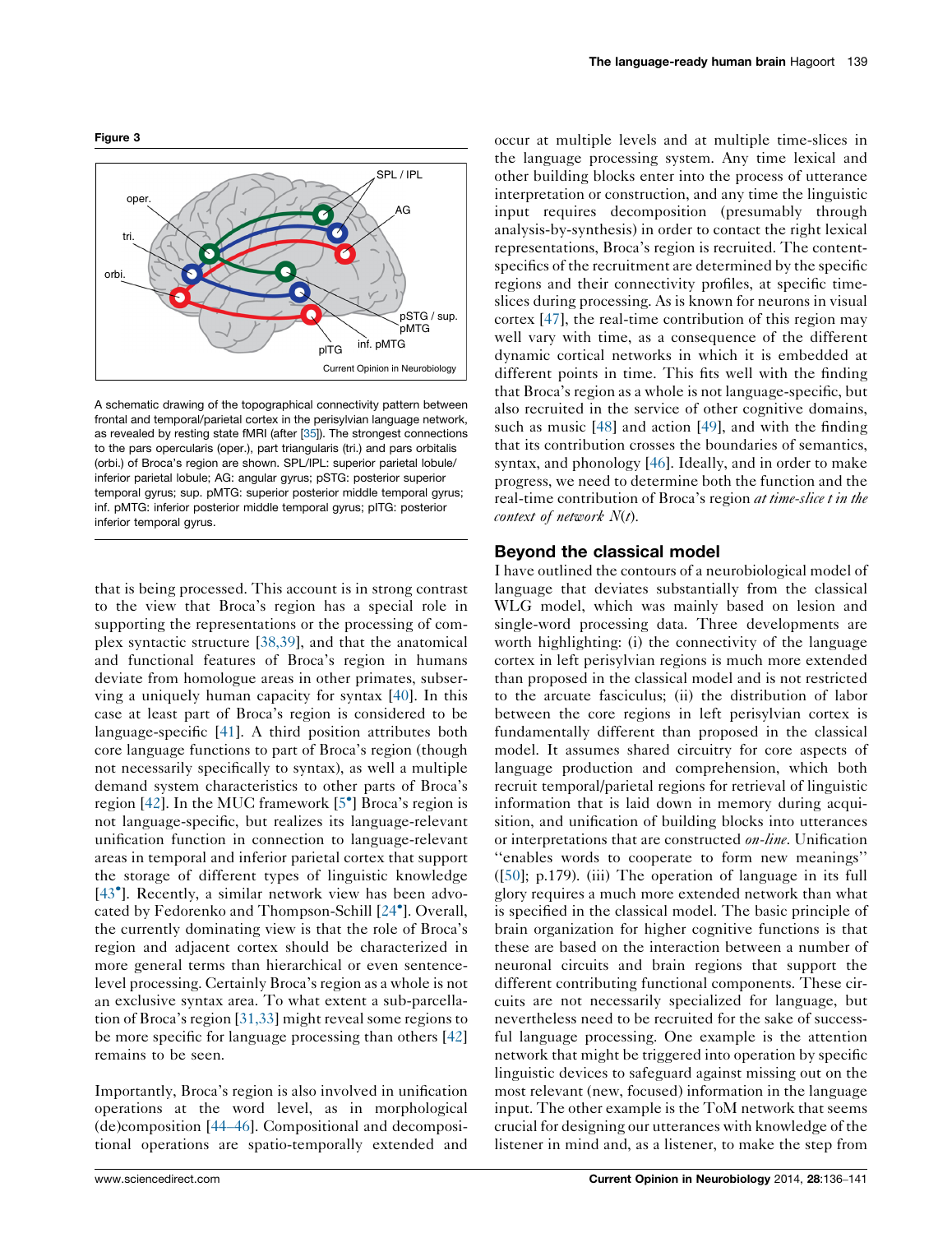<span id="page-4-0"></span>coded meaning to speaker meaning (communicative intent). In addition, the role of the basal ganglia and the fronto-striatal loops in the overarching neurobiological infrastructure for language should not be neglected. Finally, the specific contribution to information processing of any brain region is dependent on its current state as well as the input it receives at any given point in time, which itself depends on the current computational environment in which it is embedded  $[5^{\bullet}, 51]$ .

# Conflict of interest statement

Nothing declared.

## Acknowledgements

I would like to thank Evelina Fedorenko, Tecumseh Fitch, and Karl Magnus Petersson for helpful comments on an earlier version. Alexander Backus helped with the artwork. The contribution was supported by a Spinoza Prize awarded to the author, and the Language in Interaction grant from NWO.

## References and recommended reading

Papers of particular interest, published within the period of review, have been highlighted as:

- of special interest
- •• of outstanding interest
- 1. Fitch WT: The Evolution of Language. [Cambridge:](http://refhub.elsevier.com/S0959-4388(14)00141-X/sbref0005) Cambridge [University](http://refhub.elsevier.com/S0959-4388(14)00141-X/sbref0005) Press: 2010.

- This book provides an excellent introduction to the different theories about the evolution of language.

2. Jackendoff R: [Foundations](http://refhub.elsevier.com/S0959-4388(14)00141-X/sbref0010) of Language: Brain, Meaning,

●● Grammar, Evolution. Oxford, UK: Oxford University Press; 2002, .<br>This book is an excellent overview of the linguistic phenomena that any [Grammar,](http://refhub.elsevier.com/S0959-4388(14)00141-X/sbref0010) Evolution. Oxford, UK: Oxford University Press; 2002, . neurobiological account of language must be able to accommodate. Next to an in-depth analysis of the linguistic knowledge that humans command, it specifies a number of challenges for neuroscience.

- 3. Von [Humboldt](http://refhub.elsevier.com/S0959-4388(14)00141-X/sbref0015) W: On the dual. Nouv Rev German 1829, 1:378-381.
- 4. Hagoort P: On Broca, brain, and binding: a new [framework](http://refhub.elsevier.com/S0959-4388(14)00141-X/sbref0020). Trends Cogn Sci 2005, 9[:416-423.](http://refhub.elsevier.com/S0959-4388(14)00141-X/sbref0020)
- 5. Hagoort P: MUC (Memory, [Unification,](http://refhub.elsevier.com/S0959-4388(14)00141-X/sbref0025) Control) and beyond. Front [Psychol](http://refhub.elsevier.com/S0959-4388(14)00141-X/sbref0025) 2013, 4 (Article 416)..

- The author provides an account of the core components of the language network and their connectivity. In addition, it is shown that linguistic markers of information structure trigger the contribution of the attentional networks during language processing. Finally, evidence is presented that the Theory of Mind (ToM) network plays a central role for inferring what the speaker intends to achieve when uttering a linguistic expression.

- 6. Werning M, Hinzen W, Machery M (Eds): The Oxford [Handbook](http://refhub.elsevier.com/S0959-4388(14)00141-X/sbref0030) of [Compositionality](http://refhub.elsevier.com/S0959-4388(14)00141-X/sbref0030). Oxford: Oxford University Press; 2012.
- 7. Levelt WJM: A History of [Psycholinguistics:](http://refhub.elsevier.com/S0959-4388(14)00141-X/sbref0035) The Pre-Chomskyan Era. Oxford: Oxford [University](http://refhub.elsevier.com/S0959-4388(14)00141-X/sbref0035) Press; 2013,

•• *Era.* Oxford: Oxford University Press; 2013, .<br>This book contains the to date most scholarly and authoritative history of the sciences of language, mind and brain. Among other things, it includes a detailed sketch on the neurological contributions and debates in the 19th and 20th century about the neural architecture of the human language faculty.

- 8. Moorman S, Gobes SM, Kuijpers M, Kerkhofs A, [Zandbergen](http://refhub.elsevier.com/S0959-4388(14)00141-X/sbref0040) MA, Bolhuis JJ: Human-like brain [hemispheric](http://refhub.elsevier.com/S0959-4388(14)00141-X/sbref0040) dominance in birdsong learning. Proc Natl Acad Sci U S A 2012, 109[:12782-12787.](http://refhub.elsevier.com/S0959-4388(14)00141-X/sbref0040)
- 9. Caramazza A, Zurif EB: [Dissociation](http://refhub.elsevier.com/S0959-4388(14)00141-X/sbref0045) of algorithmic and heuristic processes in language [comprehension:](http://refhub.elsevier.com/S0959-4388(14)00141-X/sbref0045) evidence from aphasia. Brain Lang 1976, 3[:572-582.](http://refhub.elsevier.com/S0959-4388(14)00141-X/sbref0045)
- 10. Menenti L, Gierhan SME, Segaert K, Hagoort P: Shared [language:](http://refhub.elsevier.com/S0959-4388(14)00141-X/sbref0050) overlap and segregation of the neuronal [infrastructure](http://refhub.elsevier.com/S0959-4388(14)00141-X/sbref0050) for speaking and listening revealed by [functional](http://refhub.elsevier.com/S0959-4388(14)00141-X/sbref0050) MRI. Psychol Sci 2011, 22[:1173-1182.](http://refhub.elsevier.com/S0959-4388(14)00141-X/sbref0050)

11. Segaert K, Menenti L, Weber K, [Petersson](http://refhub.elsevier.com/S0959-4388(14)00141-X/sbref0055) KM, Hagoort P: Shared syntax in language production and language [comprehension–](http://refhub.elsevier.com/S0959-4388(14)00141-X/sbref0055) an FMRI study. Cerebral Cortex 2012, 22[:1662-1670.](http://refhub.elsevier.com/S0959-4388(14)00141-X/sbref0055)

An fMRI study is presented in which repetition suppression is reported when sentences that consist of different words share their syntactic structure (e.g. passive, actives). This repetition suppression effect is observed for both within-modality (speaking-speaking; listening-listening) and between-modality (speaking-listening; listening-speaking) repetitions of syntactic structure. These findings provide evidence that the neural infrastructure of syntactic processing is shared between language production and language comprehension.

- 12. Friederici AD: Towards a neural basis of auditory [sentence](http://refhub.elsevier.com/S0959-4388(14)00141-X/sbref0060) [processing](http://refhub.elsevier.com/S0959-4388(14)00141-X/sbref0060). Trends Cogn Sci 2002, 6:78-84.
- 13. Friederici AD: The cortical [language](http://refhub.elsevier.com/S0959-4388(14)00141-X/sbref0065) circuit: from auditory perception to sentence [comprehension](http://refhub.elsevier.com/S0959-4388(14)00141-X/sbref0065). Trends Cogn Sci 2012, 16[:262-268.](http://refhub.elsevier.com/S0959-4388(14)00141-X/sbref0065)

The author presents an overarching view of the different pathways involved in language processing and how during auditory sentence processing the information flow is orchestrated, starting from primary auditory cortex via ventral and dorsal routes to inferior frontal cortex. The ventral route is especially relevant for semantic processing, whereas the dorsal route is claimed to have a special role in the assignment of grammatical relations.

- 14. Hickok G, Poeppel D: The cortical [organization](http://refhub.elsevier.com/S0959-4388(14)00141-X/sbref0070) of speech [processing](http://refhub.elsevier.com/S0959-4388(14)00141-X/sbref0070). Nat Rev Neurosci 2007, 8:393-402.
- 15. Poeppel D: Neuroanatomic and [neurophysiological](http://refhub.elsevier.com/S0959-4388(14)00141-X/sbref0075) [infrastructure](http://refhub.elsevier.com/S0959-4388(14)00141-X/sbref0075) for speech and language. Curr Opin Neurobiol 2014. this [issue.](http://refhub.elsevier.com/S0959-4388(14)00141-X/sbref0075)
- 16. [Pulvermuller](http://refhub.elsevier.com/S0959-4388(14)00141-X/sbref0080) F: How neurons make meaning: brain mechanisms for embodied and [abstract-symbolic](http://refhub.elsevier.com/S0959-4388(14)00141-X/sbref0080) semantics. Trends Cogn Sci 2013, 17[:458-470.](http://refhub.elsevier.com/S0959-4388(14)00141-X/sbref0080)
- 17. Hagoort P: How the brain solves the binding [problem](http://refhub.elsevier.com/S0959-4388(14)00141-X/sbref0085) for language: a [neurocomputational](http://refhub.elsevier.com/S0959-4388(14)00141-X/sbref0085) model of syntactic processing. [Neuroimage](http://refhub.elsevier.com/S0959-4388(14)00141-X/sbref0085) 2003, 20:S18-S29.
- 18. Hagoort P: The [fractionation](http://refhub.elsevier.com/S0959-4388(14)00141-X/sbref0090) of spoken language [understanding](http://refhub.elsevier.com/S0959-4388(14)00141-X/sbref0090) by measuring electrical and magnetic brain<br>signals. In The [Perception](http://refhub.elsevier.com/S0959-4388(14)00141-X/sbref0090) of Speech. Edited by Moore BCJ, Tyler **PK3-M48slen-Wilson W. New York: Oxford University Press; 2009:**
- 19. Binder JR, Desai RH: The [neurobiology](http://refhub.elsevier.com/S0959-4388(14)00141-X/sbref0095) of semantic memory. Trends Cogn Sci 2011, 15[:527-536.](http://refhub.elsevier.com/S0959-4388(14)00141-X/sbref0095)

- This paper presents a distributed view on the representation of concepts in semantic memory. Modality-specific sensory, action, and emotion systems provide input to high-level temporal and parietal convergence zones. These zones store increasingly abstract representations of entity (anterior temporal) and event knowledge (angular gyrus).

20. Hagoort P, Indefrey P: The [neurobiology](http://refhub.elsevier.com/S0959-4388(14)00141-X/sbref0100) of language beyond single words. Annu Rev [Neurosci](http://refhub.elsevier.com/S0959-4388(14)00141-X/sbref0100) 2014, 37.

**• single words**. Annu Rev Neurosci 2014, 37.<br>A meta-analysis is presented of 151 imaging studies on syntactic and semantic unification. The meta-analysis reveals a clear dorsal/ventral gradient in both left inferior frontal cortex and left posterior temporal cortex, with dorsal foci for syntactic processing and ventral foci for semantic processing.

- 21. Duncan J: How [Intelligence](http://refhub.elsevier.com/S0959-4388(14)00141-X/sbref0105) Happens. New Haven and London: Yale [University](http://refhub.elsevier.com/S0959-4388(14)00141-X/sbref0105) Press; 2010,
- 22. Baron SG, Osherson D: Evidence for conceptual [combination](http://refhub.elsevier.com/S0959-4388(14)00141-X/sbref0110) in the left anterior temporal lobe. NeuroImage 2011, 55:1847-1852.
- 23. Price CJ: The anatomy of [language:](http://refhub.elsevier.com/S0959-4388(14)00141-X/sbref0115) a review of 100 fMRI studies [published](http://refhub.elsevier.com/S0959-4388(14)00141-X/sbref0115) in 2009. Ann N Y Acad Sci 2010, 1191:62-88.
- 24. Fedorenko E, [Thompson-Schill](http://refhub.elsevier.com/S0959-4388(14)00141-X/sbref0120) SL: Reworking the language network. Trends Cogn Sci 2014, 18[:120-126.](http://refhub.elsevier.com/S0959-4388(14)00141-X/sbref0120)

**• network**. Trends Cogn Sci 2014, 18:120-126.<br>The authors propose a network perspective for understanding the neurocognitive architecture of language. They suggest that a language network consists of specialized core regions, together with a domain-general periphery. The analysis of core and periphery, they argue, should not be done on the basis of Regions of Interest, but instead on the basis of Networks of Interest (NOI). To account for language processing, one needs to investigate the dynamic interactions between the core and the periphery.

- 25. Mesulam M-M: From [sensation](http://refhub.elsevier.com/S0959-4388(14)00141-X/sbref0125) to cognition. Brain 1998, 121[:1013-1052.](http://refhub.elsevier.com/S0959-4388(14)00141-X/sbref0125)
- 26. McIntosh AR: Large-scale network dynamics in [neurocognitive](http://refhub.elsevier.com/S0959-4388(14)00141-X/sbref0130) function. In [Coordination:](http://refhub.elsevier.com/S0959-4388(14)00141-X/sbref0130) Neural, Behavioral and Social